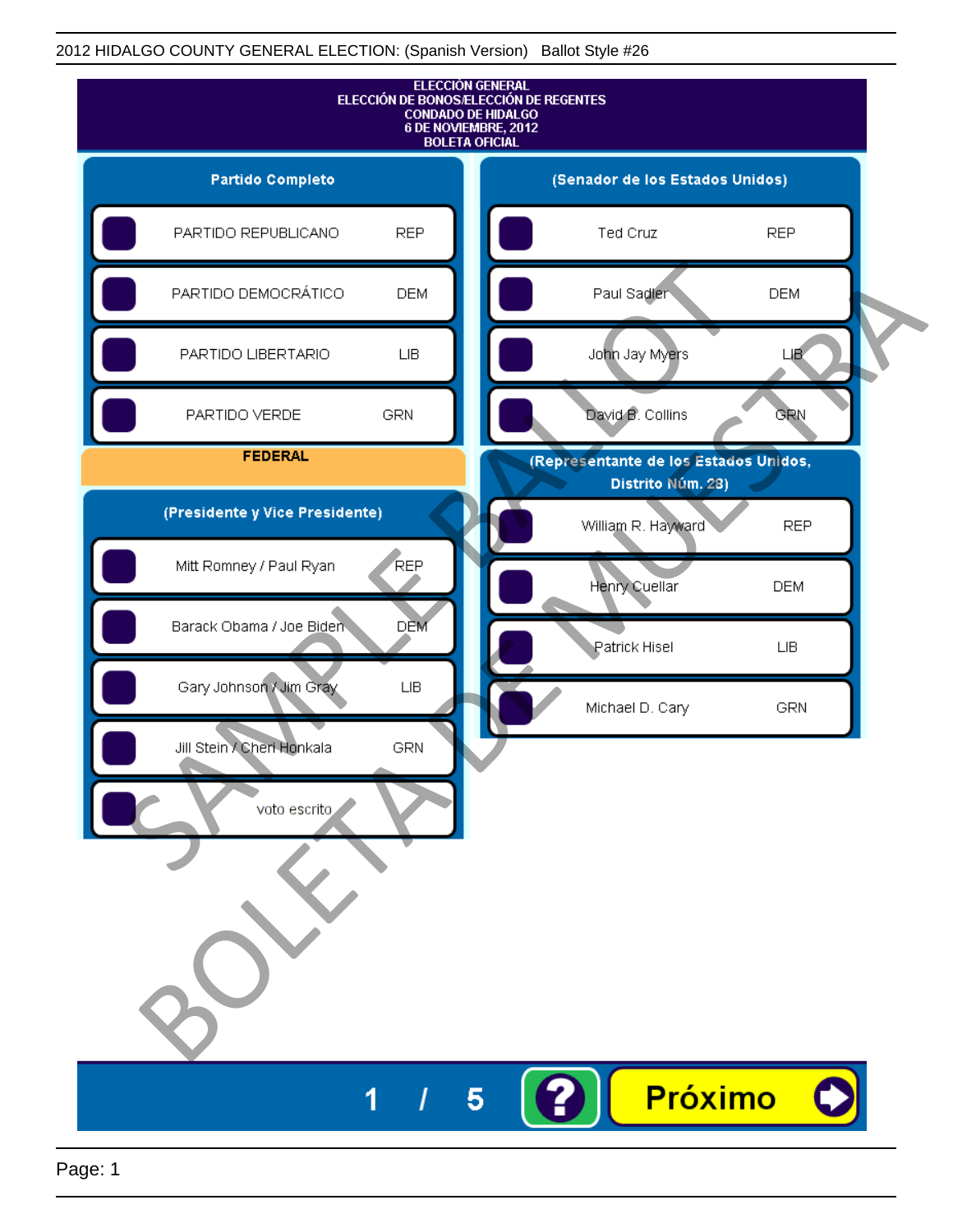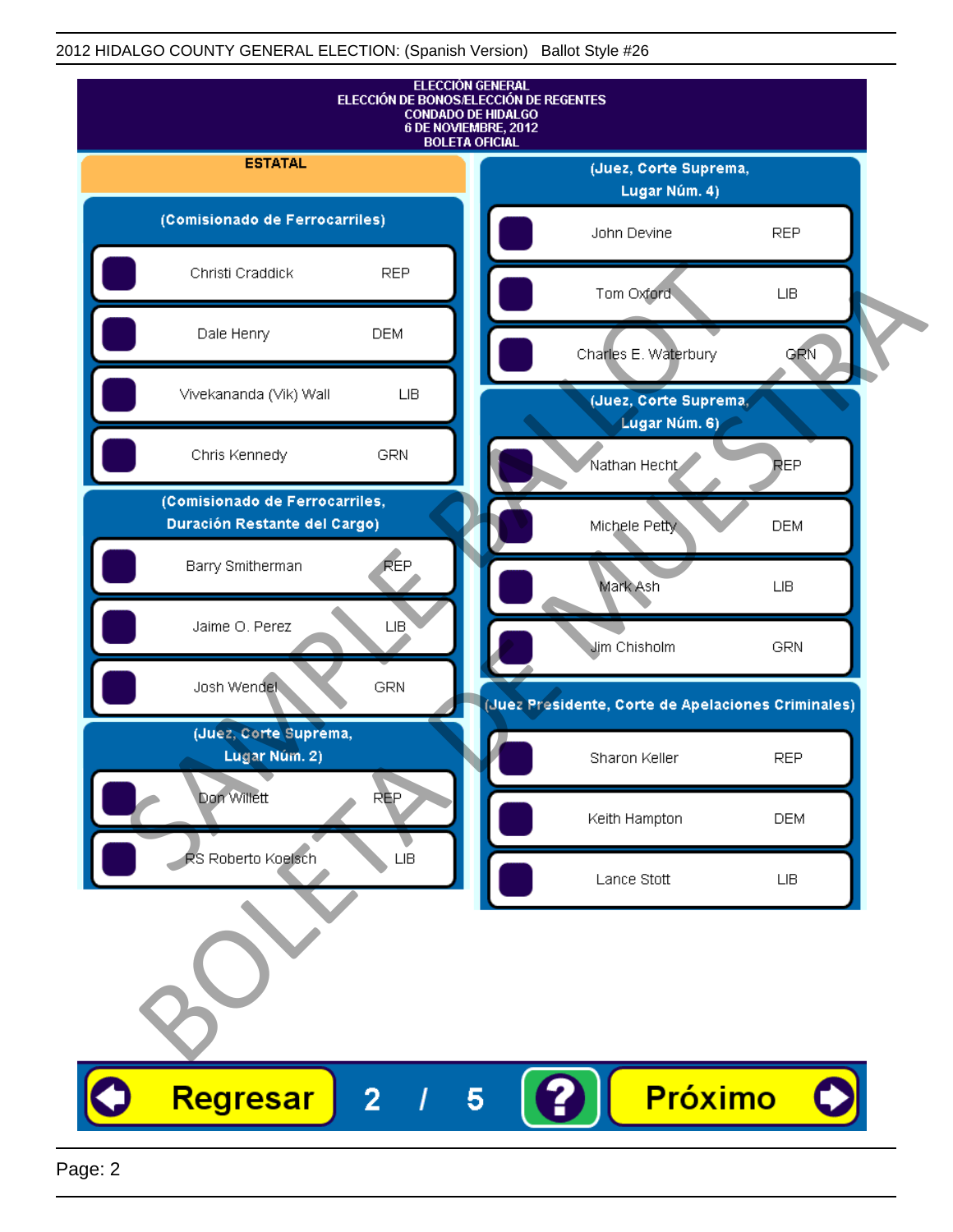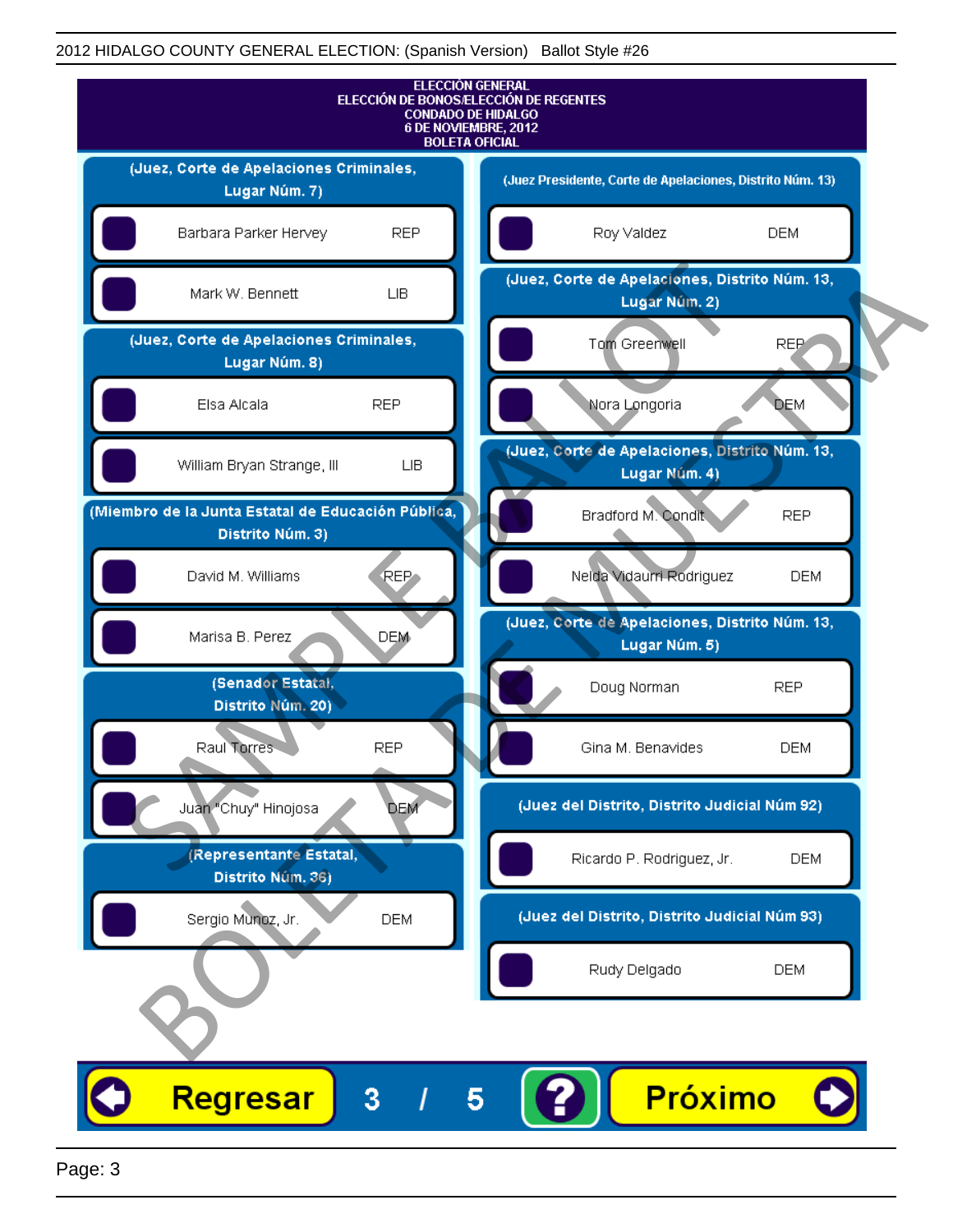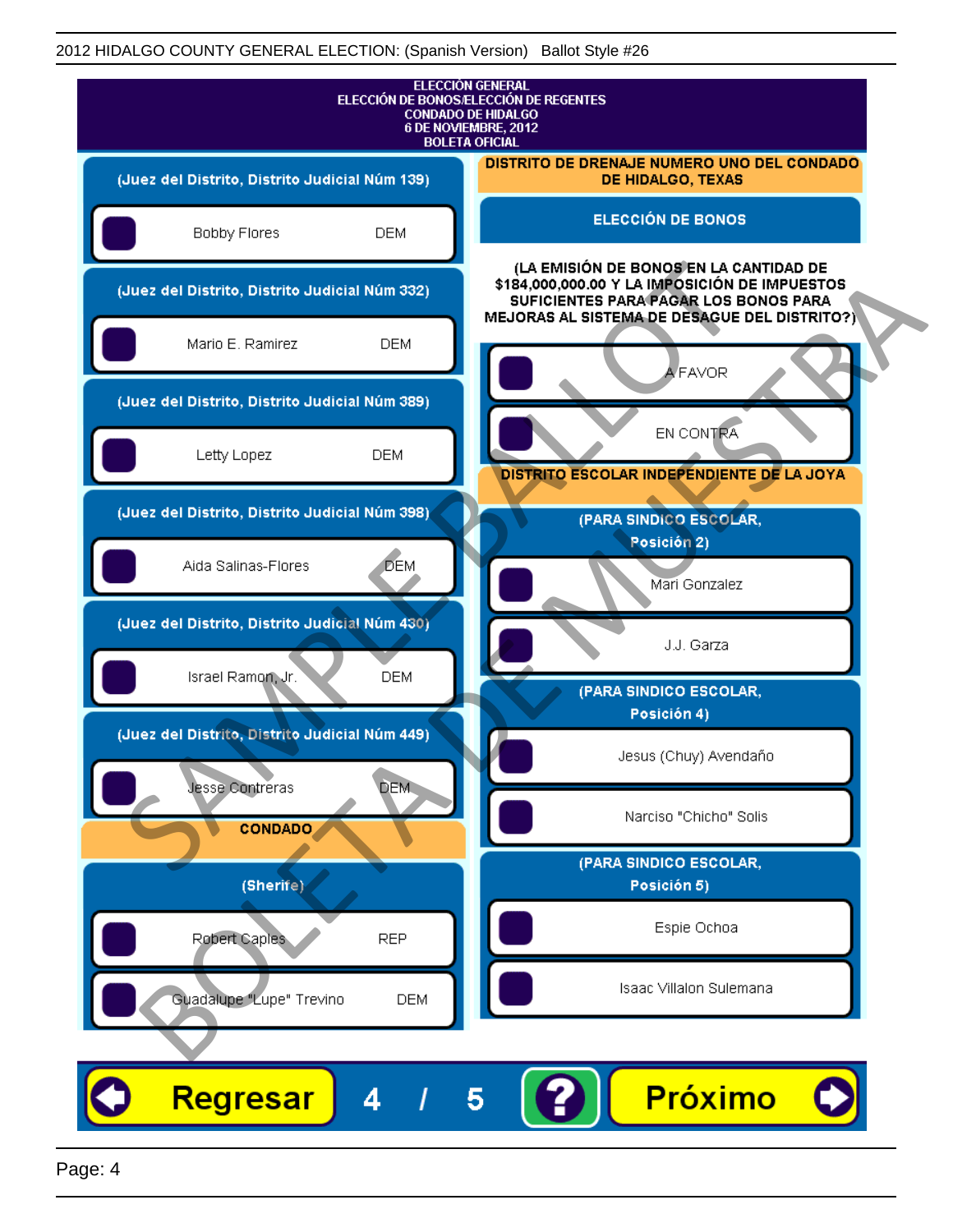|                                       | <b>ELECCIÓN GENERAL</b><br>ELECCIÓN DE BONOS/ELECCIÓN DE REGENTES<br><b>CONDADO DE HIDALGO</b>                                                                                                                                                                                                                                                                                             |
|---------------------------------------|--------------------------------------------------------------------------------------------------------------------------------------------------------------------------------------------------------------------------------------------------------------------------------------------------------------------------------------------------------------------------------------------|
|                                       | 6 DE NOVIEMBRE, 2012<br><b>BOLETA OFICIAL</b>                                                                                                                                                                                                                                                                                                                                              |
| (PARA SINDICO ESCOLAR,                | CANDIDATO SIN CONTENDIENTE DECLARADO ELECTO                                                                                                                                                                                                                                                                                                                                                |
| Posición 6)                           | (Juez, Corte de Ley del Condado, Núm. 7)                                                                                                                                                                                                                                                                                                                                                   |
| Irene M. Garcia                       | Sergio Valdez (DEM)<br>(Asesor-Colector de Impuestos del Condado)<br>Pablo "Paul" Villarreal, Jr. (DEM)                                                                                                                                                                                                                                                                                    |
| Oscar "Coach" Salinas                 | (Comisionado del Condado, Precincto Núm. 1)<br>A.C. Cuellar Jr. (DEM)                                                                                                                                                                                                                                                                                                                      |
| (PARA SINDICO ESCOLAR,<br>Posición 7) | (Comisionado del Condado, Precincto Núm. 3)<br>Joe M. Flores (DEM)                                                                                                                                                                                                                                                                                                                         |
| Arnoldo Ochoa                         | (Juez de Paz, Precinto Núm. 1, Lugar Núm. 1)<br>Gilberto Saenz (DEM) <sup>®</sup>                                                                                                                                                                                                                                                                                                          |
| Joel Garcia                           | (Juez de Paz, Precinto Núm. 2, Lugar Núm. 1)<br>Robert M. "Bobby" Contreras (DEM)<br>(Juez de Paz, Precinto Núm. 3, Lugar Núm. 1)                                                                                                                                                                                                                                                          |
|                                       | Luis J. Garza (DEM)<br>(Juez de Paz, Precinto Núm. 4, Lugar Núm. 1)<br>Charlie Espingza (DEM)<br>(Agente de policía, Precinto Núm. 1)<br>Celestino Avila Jr. (DEM)<br>(Agente de policía, Precinto Núm. 2)<br>Martin "Marty" Cantú (DEM)<br>(Agente de policía, Precinto Núm. 3)<br>Lazaro "Larry" Gallardo Jr. (DEM)<br>(Agente de policía, Precinto Núm. 4)<br>J.E. "Eddie" Guerra (DEM) |
|                                       |                                                                                                                                                                                                                                                                                                                                                                                            |
| Regresar<br>5                         | Revisar<br>5                                                                                                                                                                                                                                                                                                                                                                               |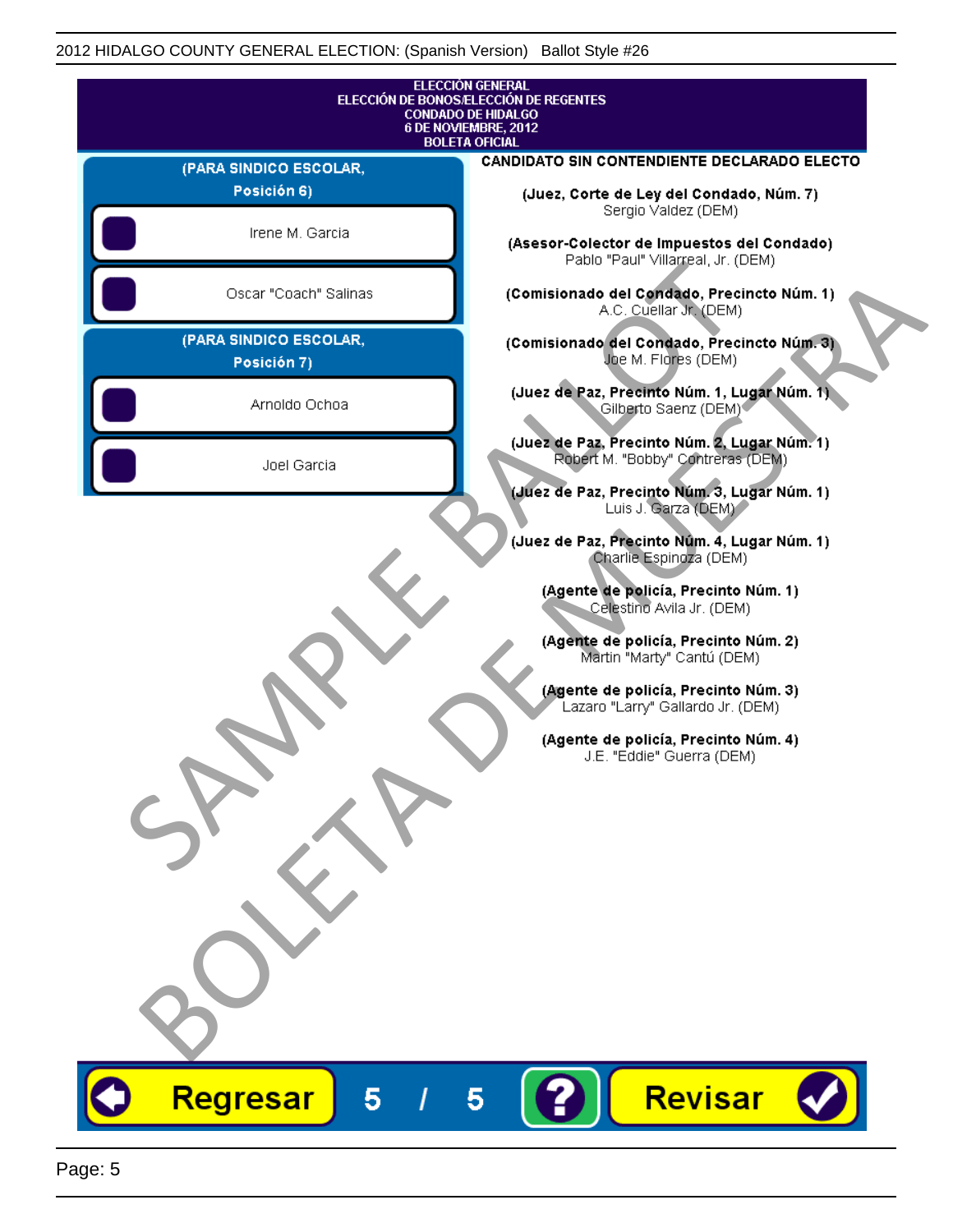Presione el nombre del candidato o el título de la contienda para volver a la contienda.

El botón Votar se iluminará

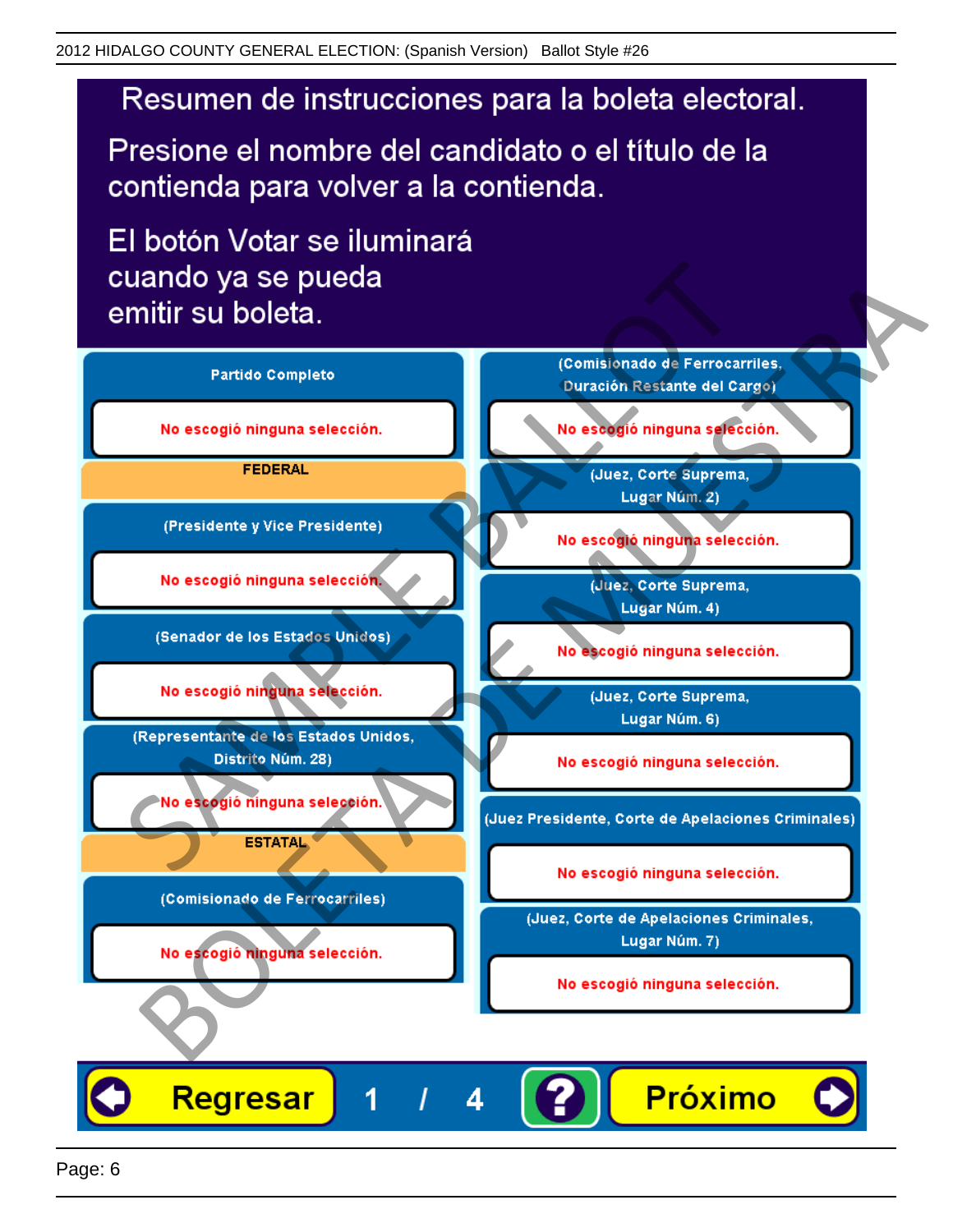Presione el nombre del candidato o el título de la contienda para volver a la contienda.

El botón Votar se iluminará



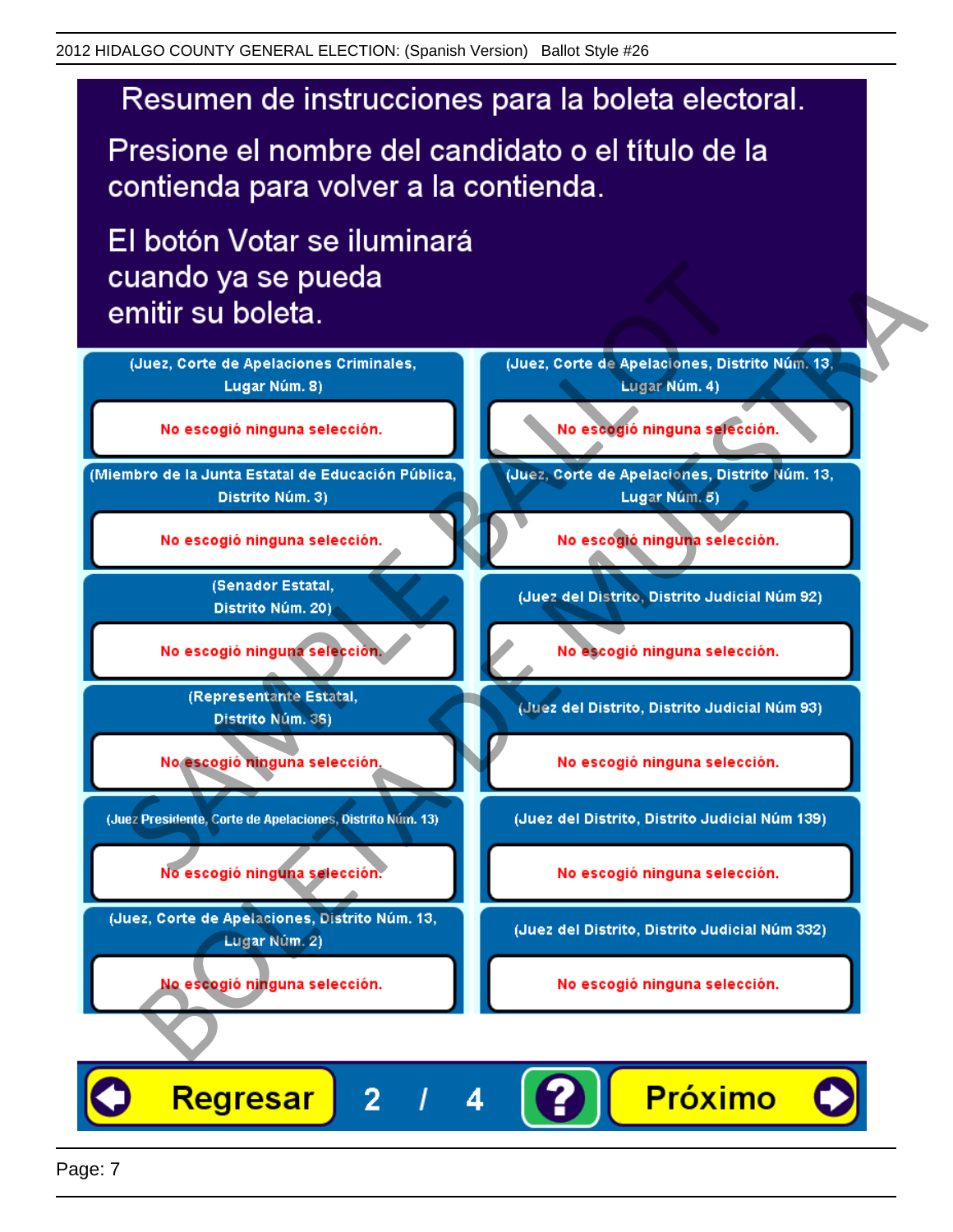Presione el nombre del candidato o el título de la contienda para volver a la contienda.

El botón Votar se iluminará